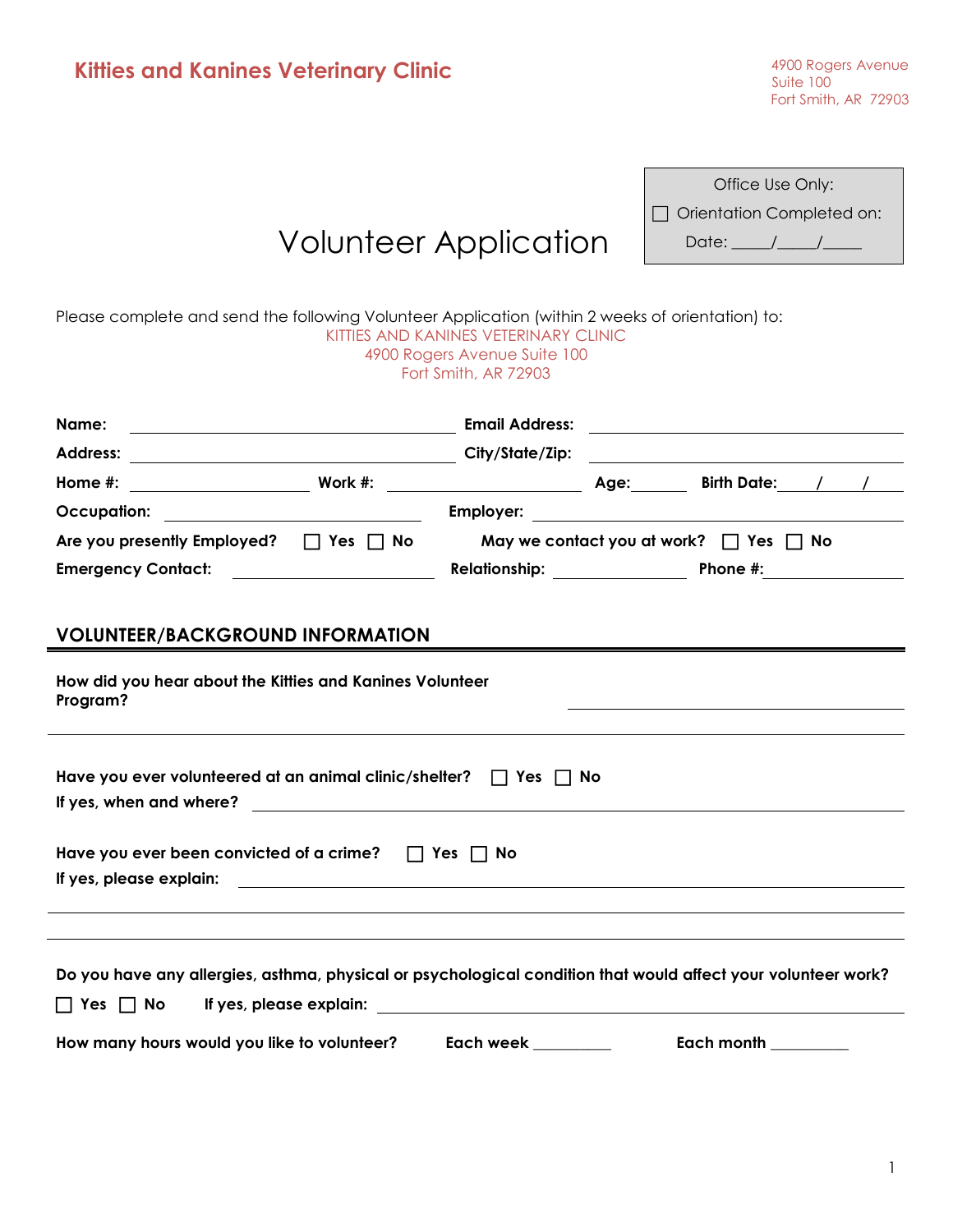**Please mark your availability:**

**CHECK ALL WHICH APPLY:**

| Time of Day           | Mondav | Tuesdav | Wednesday | <b>Thursday</b> | <b>Friday</b> |
|-----------------------|--------|---------|-----------|-----------------|---------------|
| <b>Morning (8-12)</b> |        |         |           |                 |               |
| Afternoon (12-5)      |        |         |           |                 |               |

## **INTERESTS**

**Please indicate which volunteer categories you are MOST interested in. Some positions may require additional training or time commitments.**

| 90698 ALL WINSH ALLLI.                           |                                                                                                        |                             |
|--------------------------------------------------|--------------------------------------------------------------------------------------------------------|-----------------------------|
| <b>Appointments</b>                              | Data Entry/Filing                                                                                      | <b>DOG: Kennel support</b>  |
| <b>Fundraising</b>                               | <b>Patient Check-in/Check-out</b>                                                                      | <b>CAT: Kennel support</b>  |
| <b>Events</b>                                    | <b>Animal Recovery/Monitoring</b>                                                                      | Laundry/Packs               |
| <b>Advertising</b>                               | <b>Transport</b>                                                                                       | <b>General Housekeeping</b> |
| <b>Donation Banks</b>                            | Other:                                                                                                 |                             |
| Special interests/talents (i.e., grant writing): |                                                                                                        |                             |
|                                                  | Please explain any special skills, hobbies, or interests that would be beneficial to our organization: |                             |
|                                                  |                                                                                                        |                             |

**Why do you want to be a volunteer for Kitties and Kanines?**

**PLEASE NOTE: Our volunteer orientations are held on the FIRST SATURDAY of each month from 9:30 to 10:30 AM. Sessions last one hour. An adult (over 18) must accompany all volunteers 14-16 at all times (including the orientation).**